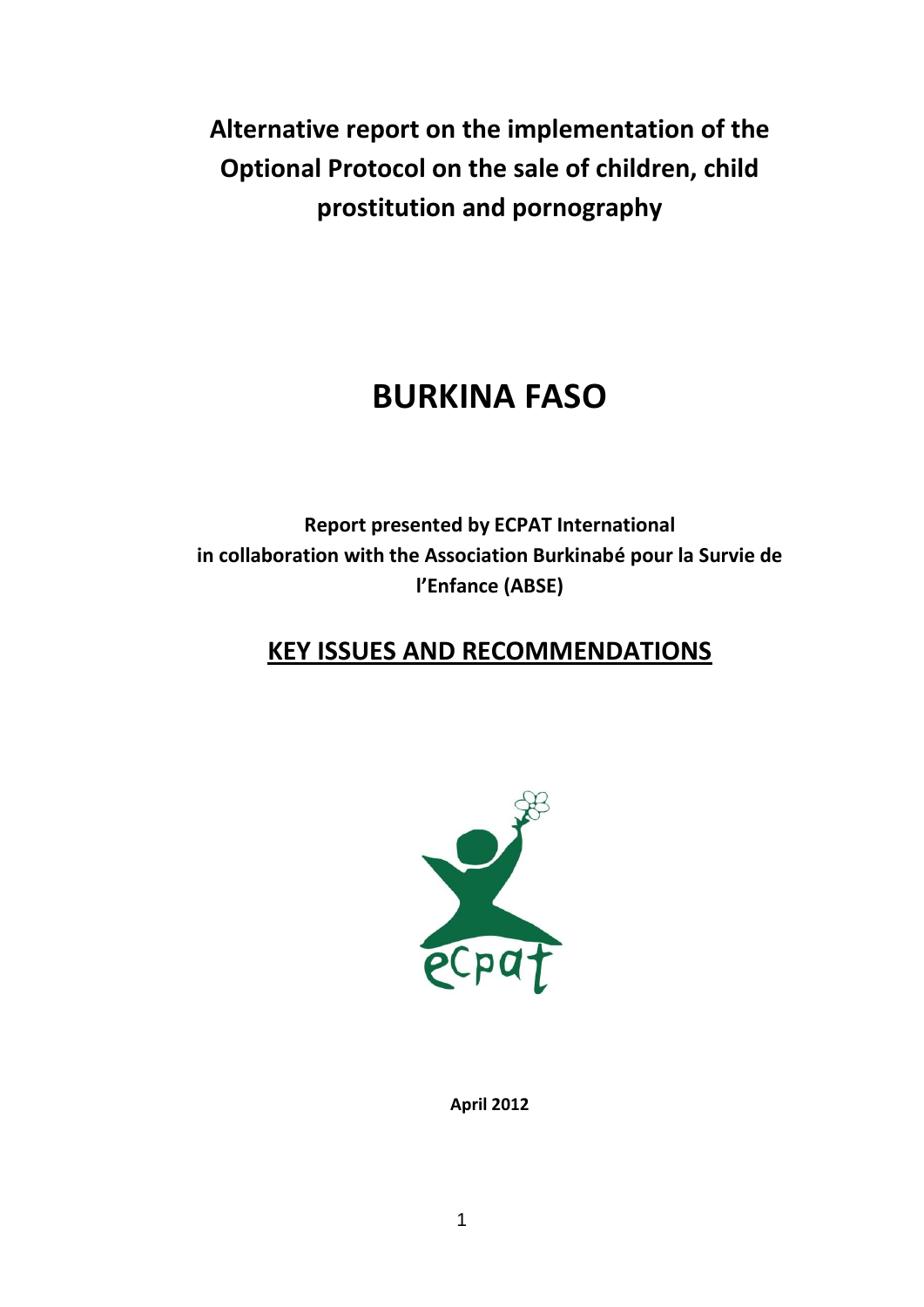**ECPAT International** (End Child Prostitution, Child Pornography and Trafficking of Children for sexual purposes) is the leading global network working to end the commercial sexual exploitation of children (child prostitution, child pornography and child trafficking and child sex tourism). It represents 82 member organizations from 75 countries and holds Consultative Status with ECOSOC.

Website: [www.ecpat.net](http://www.ecpat.net/)

**Association Burkinabé pour la Survie de l'Enfance (ABSE)** was created in 1991. It focuses on the promotion and protection of children's rights through public awareness-raising and the capacity building of civil society organizations. ABSE also runs programmes aimed at ensuring the social reintegration of vulnerable children. ABSE has been the affiliate member of the ECPAT network in Burkina Faso since 2005.

Website : [www.abse.bf](http://www.abse.bf/)

# **KEY ISSUES AND RECOMMENDATIONS FROM THE ALTERNATIVE REPORT ON THE IMPLEMENTATION OF THE OPSC IN BURKINA FASO**

# **1. General measures of implementation**

Even though Burkina Faso ratified the Optional Protocol on the sale of children, child prostitution and child pornography in 2006, its domestic legislation is still not compliant with the provisions of this international legal standard. While progress has been made in relation to the enactment of laws criminalizing trafficking in human beings, including children, the Burkinabe Penal Code does not criminalize the sale of children, and its provisions relating to child pornography, child prostitution and the sexual exploitation of children in travel and tourism are still weak.

#### **Recommendation**

A penal reform process is ongoing in Burkina Faso and it is expected that this process will adequately bridge the existing gaps between the Optional Protocol and national laws.

# **2. Prohibition and related matters**

# **Key issues:**

2.1 The Burkina Faso criminal legislation does not define nor criminalize the sale of children.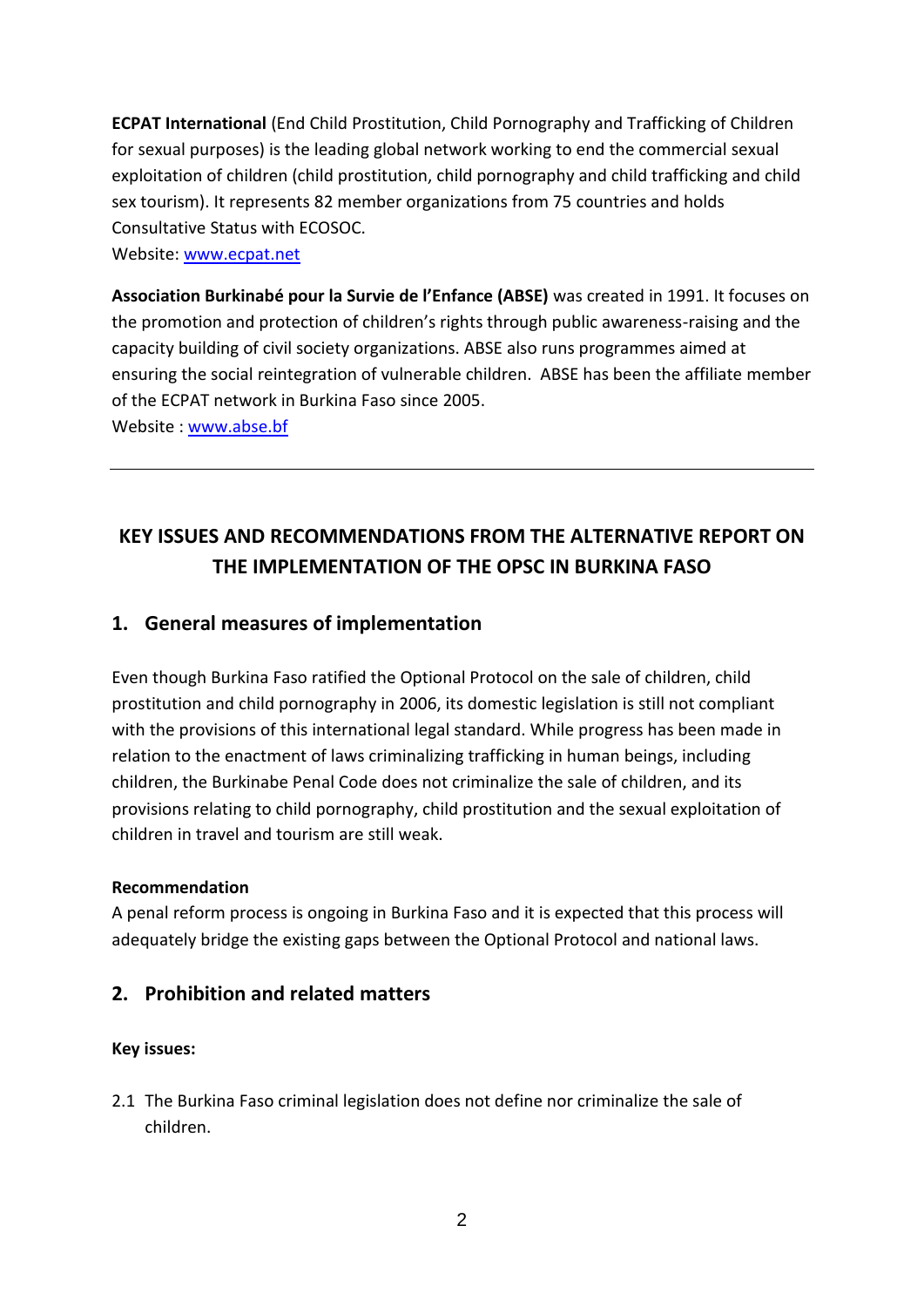## **Recommendation :**

Amend the Penal Code to define and criminalize the sale of children, in accordance with the provisions of the Optional Protocol.

2.2 The laws addressing prostitution are not in compliance with the provisions of the OPSC as they do not specifically protect children and they require that the person be engaged in prostitution on a "frequent" basis in order to be defined as prostitution. Such criteria are very broad and open to various interpretations.

In addition, Article 423 of the Penal Code defines prostitution as that use of a person in sexual activities for monetary remuneration. It does not include, as required by the OPSC, any other forms of remuneration that would be provided by an abuser to a child victim of prostitution instead of money; these may include high grades at school or goods (e.g. mobile phones).

# **Recommendation:**

The laws addressing the prostitution of children must be brought into conformity with the provisions of the Optional Protocol. The frequency of relations between an adult and a minor in the context of prostitution should not, as is the case in current law, be a criterion of offenses of child prostitution. In addition, offenses must be categorised as such when a child receives any form of compensation or goods from the abuser in lieu of monetary remuneration.

2.3 The Penal Code does not expressly mention that child victims of prostitution cannot be prosecuted and convicted of engaging in prostitution, even though they are being exploited.

# **Recommendation:**

Amend the Penal Code to incorporate a provision which expressly states that child victims of prostitution can never be prosecuted for acts of prostitution. They should be considered victims and be provided with adequate protection and psychosocial assistance and support.

2.4 The Penal Code is not compliant with the OPSC regarding the obligations of the Burkina Faso to fully protect children from child pornography. The Penal Code does not define nor criminalize child pornography in conformity with Article 3 of the OPSC. Furthermore it fails to criminalize mere possession or knowingly accessing child pornography, through the use of information and communications technologies. In addition, it does not prohibit child pornography consisting of simulated representations or realistic images of a non-existent child (cartoons, video games, comics, etc.).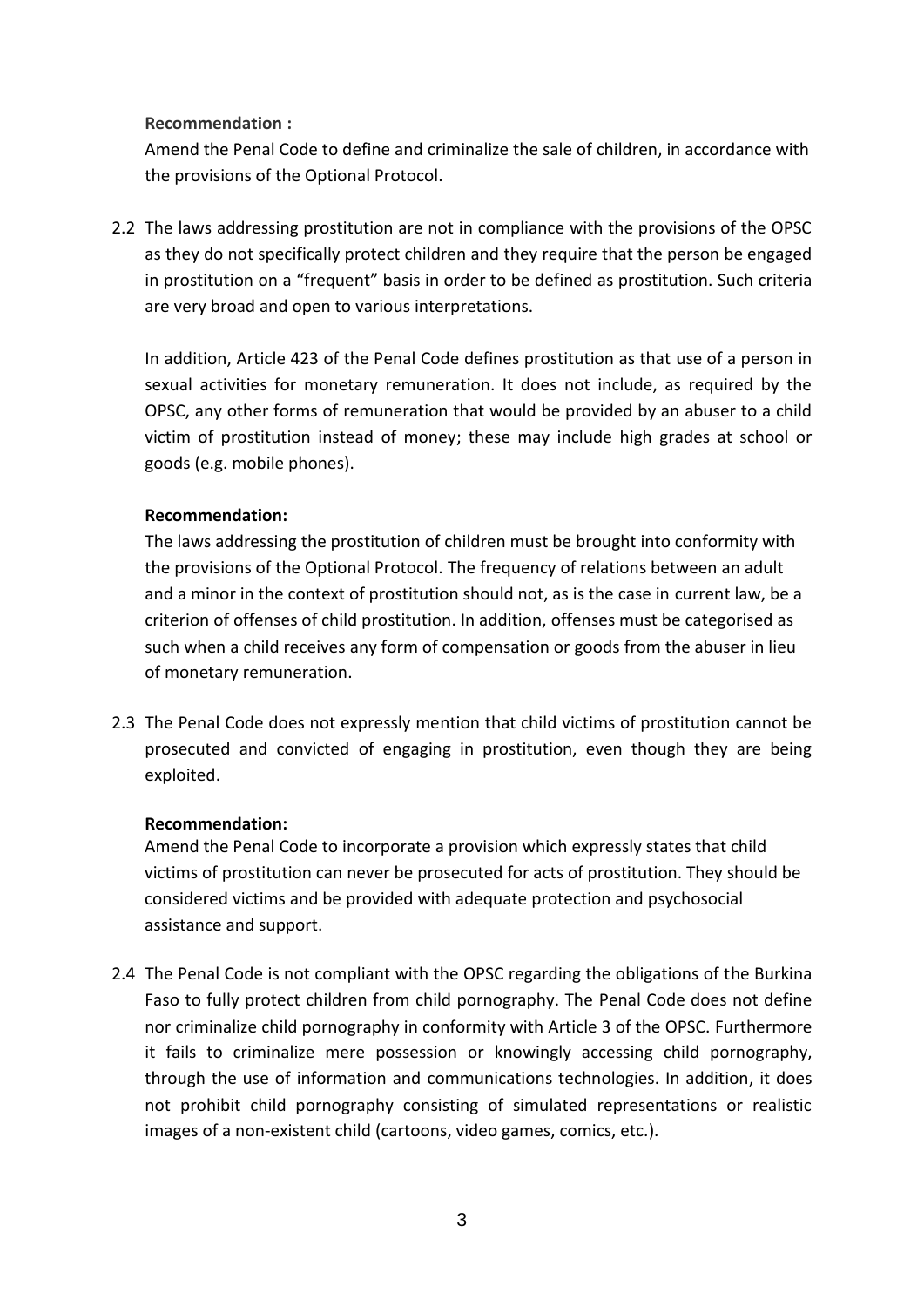#### **Recommendation:**

Reform the Penal Code to define and punish child pornography in conformity with the provisions of the Optional Protocol on the sale of children. The mere possession of child pornography as well as knowingly obtaining access through information and communication technologies to child pornography should be defined and prohibited. The Penal Code should also prohibit the production and possession of pornographic materials which consist of simulated images or realistic images of non-existent children (cartoons, video games, comics, etc.).

2.5 Under Article 4 of the Penal Code, Burkinabe criminal legislation applies to any national who has committed a crime abroad, provided that the act is also criminalised in the country where it has been committed. However, this double criminality principle hampers prosecution and convictions of travelling child sex offenders.

#### **Recommendation:**

Abolish the principle of double criminality in the field of extradition and extraterritoriality

2.6 Burkinabe legislation does not provide for the extradition of its nationals accused of crimes in foreign territories. Additionally, legislation does not specify that the individuals accused of crimes abroad must be prosecuted within Burkina Faso. Thus, the offenders, having returned to their country of origin, may escape prosecution. whose

#### **Recommendation:**

When Burkinabe authorities do not extradite an individual accused or convicted of sexual exploitation of children related crimes, they must commit to prosecute and convict the offender before national courts.

# **3. Prevention**

#### **Key issues:**

3.1 Research relating to commercial sexual exploitation of children is very limited. It is critical that the government conduct nationwide research on CSEC. The results of such studies are essential for the development and implementation of adequate prevention strategies.

#### **Recommendation:**

Conduct nationwide studies and research on all forms of sexual exploitation of children.